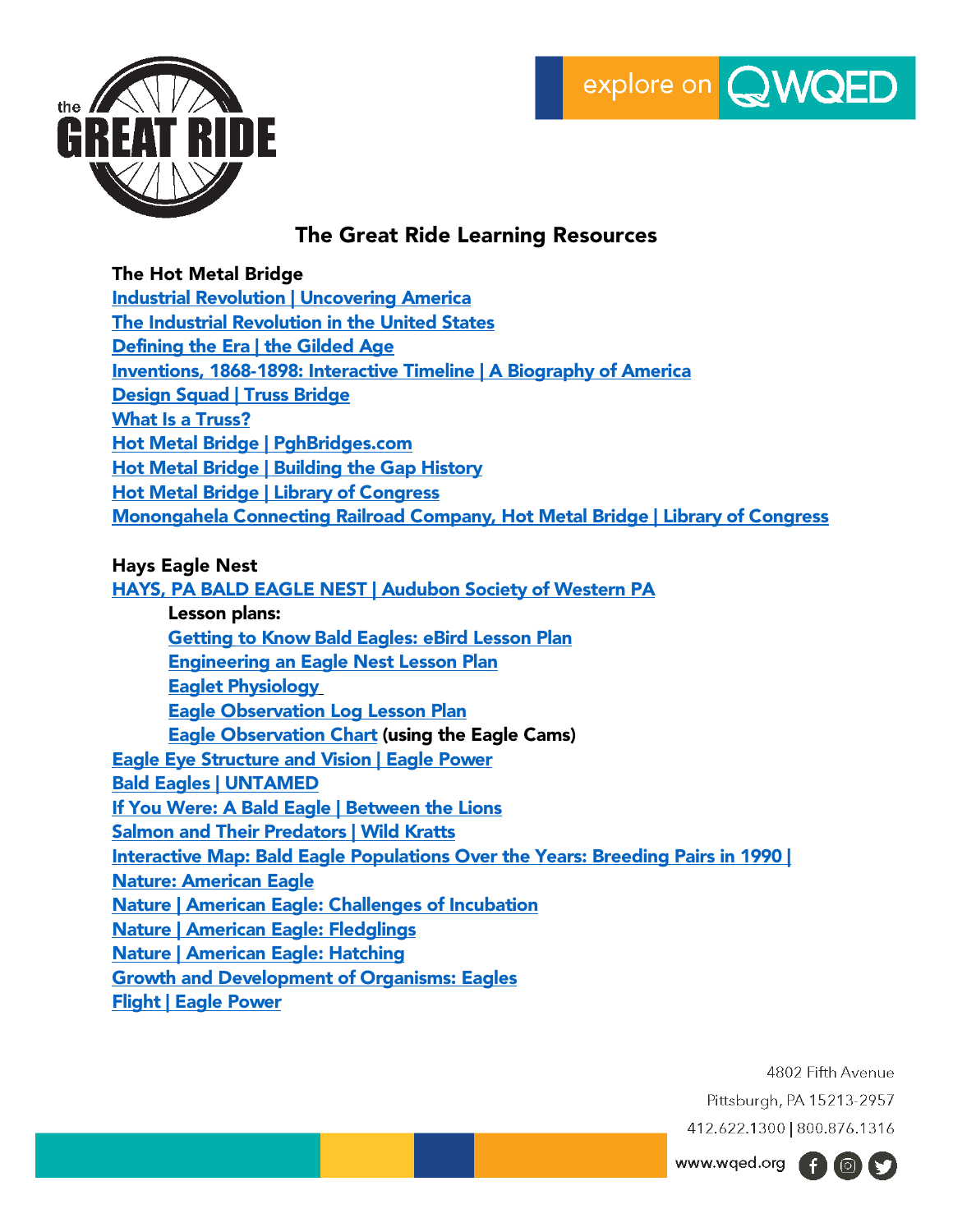



Red Waterfall [STEM in Strange Places | iQ smartparent](https://www.wqed.org/smartparent/episodes/603) [Nine Mile Run Watershed](https://ninemilerun.org/) [Watershed | Classroom Close-Up](https://wqed.pbslearningmedia.org/resource/cc13.pd.sci.watershed/watershed/) [River Watershed Project | Classroom Close-Up](https://wqed.pbslearningmedia.org/resource/cc13.pd.sci.rivwater/river-watershed-project/) [What Is a Watershed?](https://wqed.pbslearningmedia.org/resource/ket09.sci.ess.water.wshed/what-is-a-watershed/) [What is a Watershed | Cyberchase](https://wqed.pbslearningmedia.org/resource/cyb12-what-is-a-watershed-video/cyberchase/) [Build a Watershed | PLUM LANDING™](https://wqed.pbslearningmedia.org/resource/plum14.sci.life.watershed/build-a-watershed/) [Navigate a Watershed | PLUM LANDING™](https://wqed.pbslearningmedia.org/resource/plum14.sci.life.rivertosea/navigate-a-watershed/) [Water Cycle & Watersheds: Ways of Watersheds | UNC-TV Science](https://wqed.pbslearningmedia.org/resource/water-cycle-unc-tv-science/water-cycle-ways-of-watersheds-unc-tv-science/) [Navigate a Watershed | UNC-TV QUEST](https://wqed.pbslearningmedia.org/resource/10b85a0b-596a-4eb4-863b-2c717c27959e/navigate-a-watershed/) [Water Quality -](https://wqed.pbslearningmedia.org/resource/254b8ba3-02eb-40e0-8a65-f39f466e2aa7/water-quality-watershed/) Watershed [Liquid Assets: Watershed Lesson Plan](https://wqed.pbslearningmedia.org/resource/psu08-liq.sci.text.lpwatershed/liquid-assets-watershed/) [The Watershed | Salt River Project Video Collection](https://wqed.pbslearningmedia.org/collection/salt-river-project-the-watershed/) [Acid Mine Drainage Remediation](https://wqed.pbslearningmedia.org/resource/watsol.sci.ess.water.amdren/acid-mine-drainage-remediation/)

Darr Mine Memorial [The Darr Mine Disaster | WQED](https://www.wqed.org/historydocs#lr--darr-mine) [Mining and the Environment | Wild Nevada](https://wqed.pbslearningmedia.org/resource/knpb-wildnevada-mining-and-environment/mining-and-the-environment-wild-nevada/) [Mining | Indiana Expeditions](https://wqed.pbslearningmedia.org/resource/0af9a773-40d5-4638-b68a-bb2a45519842/meet-the-teacher-mining/)

The Ruins Project [Sager Mosaics | The Ruins](https://ruins.sagermosaics.com/) [County Rock-Type Maps of Pennsylvania | PA Department of Conservation & National](https://www.dcnr.pa.gov/Geology/GeologyOfPA/CountyRockMaps/Pages/default.aspx)  **[Resources](https://www.dcnr.pa.gov/Geology/GeologyOfPA/CountyRockMaps/Pages/default.aspx)** [West Virginia | Coal Mines, Miners & Labor](https://wqed.pbslearningmedia.org/collection/west-virginia-coal-mines-and-miners/)  [The Mine Wars: The Coal Town System](https://wqed.pbslearningmedia.org/resource/amex28mw-soc-minetown/wgbh-americanexperience-the-mine-wars-the-coal-town-system/) [Coal Mining Towns | Iowa Pathways](https://wqed.pbslearningmedia.org/resource/c4f2b5ff-cf94-46b2-8a41-c8e01c1e805a/coal-mining-towns-iowa-pathways/) [The Geology of Coal](https://wqed.pbslearningmedia.org/resource/watsol.sci.ess.water.geocoal/the-geology-of-coal/)

[Mosaic Flower Pots](https://wqed.pbslearningmedia.org/resource/arct14.arts.zmosaic/mosaic-flower-pots/) [Laurel True: Visual Arts \(Mosaic Art\)](https://wqed.pbslearningmedia.org/resource/eae1dacb-7321-4c45-a657-137dcf6f640d/laurel-true-visual-art/) [ArtQuest: Talking about Mosaics with Jairo Prado](https://wqed.pbslearningmedia.org/resource/npt-artquest-209-talkingaboutmosaicswithjairoprado/artquest-talking-about-mosaics-with-jairo-prado/)

> 4802 Fifth Avenue Pittsburgh, PA 15213-2957 412.622.1300 | 800.876.1316



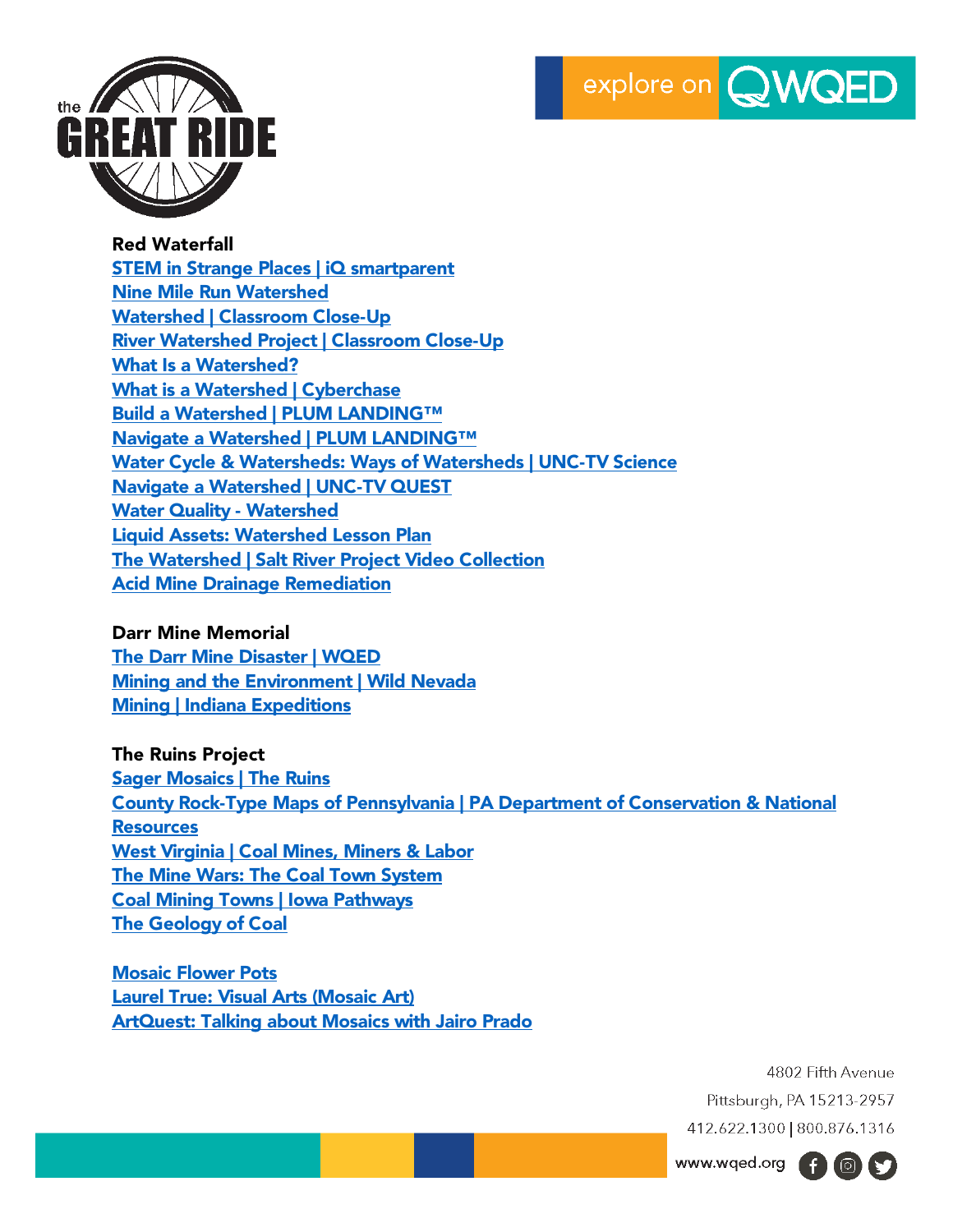



#### Meyersdale

[Pennsylvania Maple Festival](https://www.pamaplefestival.com/) [Northwest Pennsylvania Maple Association](http://pamaple.org/making.html) [Maple Syrup](https://wqed.pbslearningmedia.org/resource/wpsu09.sci.life.stru.wpsumapsyr/maple-syrup/) **[Sugaring | Climate Wisconsin](https://wqed.pbslearningmedia.org/resource/ecb10.sci.ess.watcyc.sugaring/climate-wisconsin-sugaring/)** [DragonflyTV | Leaves](https://wqed.pbslearningmedia.org/resource/c1c4c652-a8d5-4e22-925f-45b0990b3194/c1c4c652-a8d5-4e22-925f-45b0990b3194/)

#### Bollman Bridge

[Triangles: Designing a Straw Bridge](https://wqed.pbslearningmedia.org/resource/phy03.sci.phys.mfe.zstrawbridge/triangles-designing-a-straw-bridge/) | ZOOM [Designing a Paper Bridge | ZOOM](https://wqed.pbslearningmedia.org/resource/phy03.sci.phys.mfw.zpapbr/designing-a-paper-bridge/) [Design Squad | Truss Bridge](https://wqed.pbslearningmedia.org/resource/lsps07.sci.phys.maf.dstruss/design-squad-truss-bridge/) [What Is a Truss?](https://wqed.pbslearningmedia.org/resource/arct14.sci.dstruss/what-is-a-truss/) [Bridge Builder | Dinosaur Train](https://wqed.pbslearningmedia.org/resource/kids-lab-activities-dinosaur-train-bridge-builder/bridge-builder-dinosaur-train/) [Investigating a Suspension Bridge | ZOOM](https://wqed.pbslearningmedia.org/resource/phy03.sci.phys.mfe.zsuspension/investigating-a-suspension-bridge/) [Suspension Bridge Activity](https://wqed.pbslearningmedia.org/resource/arct14.sci.bbsus/suspension-bridge-activity/) [The Bridge Challenge](https://wqed.pbslearningmedia.org/resource/phy03.sci.phys.mfw.bbbridgechal/the-bridge-challenge/) [Build a Bridge Interactive | NOVA](https://wqed.pbslearningmedia.org/resource/phy03.sci.phys.mfw.buildbridge/build-a-bridge/) Bridge-a-Rama | The Cat in [the Hat Knows a Lot About That!](https://wqed.pbslearningmedia.org/resource/bridge-a-rama/the-cat-in-the-hat-knows-a-lot-about-that/) Building Bridges - [Episode | The Cat in the Hat Knows a Lot About That!](https://wqed.pbslearningmedia.org/resource/building-bridges-video/the-cat-in-the-hat-knows-a-lot-about-that/) [Building Bridges: Teacher Guide | The Cat in the Hat Knows a Lot About That!](https://wqed.pbslearningmedia.org/resource/teachers-guide-building-bridges/the-cat-in-the-hat-knows-a-lot-about-that/)

## C&O Lockhouses

[Canal Towns](https://www.canaltrust.org/programs/canal-towns/) | Canal Trust [Watershed | Episode 5: Lifeblood](https://wqed.pbslearningmedia.org/resource/ffa475ab-9ebb-4877-8f6c-acfbce14ab5c/watershed-episode-5-lifeblood/) [Canals and Railways Speed up Our State | Know Ohio](https://wqed.pbslearningmedia.org/resource/canals-railway-speed-up-our-state-video/wviz-know-ohio/)

# Mountainside Ad

[Generation Like: "Trending" and Advertising](https://wqed.pbslearningmedia.org/resource/fl32-soc-gltrend/generation-like-trending-and-advertising/) [What Are Advertisers Selling? | Affluenza: Lesson Plans](https://wqed.pbslearningmedia.org/resource/35f1c762-7db3-4df1-841c-eb9e9b0ad7c2/what-are-advertisers-selling-affluenza-lesson-plans/) [Who Are Advertisers Selling? | Affluenza: Lesson Plans](https://wqed.pbslearningmedia.org/resource/25141e56-5906-415f-9afb-744822f5b277/who-are-advertisers-selling-affluenza-lesson-plans/) [Art, Advertising and Propaganda \(Lesson Plan\) | How Art Made the World](https://wqed.pbslearningmedia.org/resource/pbs_org14_hamtw_arts_5/how-art-made-the-world-lesson-plans-art-advertising-and-propaganda/) [Buying America: The Birth of Consumer Culture | Teaching with Primary Sources](https://wqed.pbslearningmedia.org/resource/6d26d0b9-beed-47a5-a752-c9746ed46026/buying-america-the-birth-of-consumer-culture/) [Media Arts: Critical Viewing](https://wqed.pbslearningmedia.org/resource/b9212b88-b3bb-4e76-87e5-43b3d33395ea/b9212b88-b3bb-4e76-87e5-43b3d33395ea/)

> 4802 Fifth Avenue Pittsburgh, PA 15213-2957 412.622.1300 | 800.876.1316

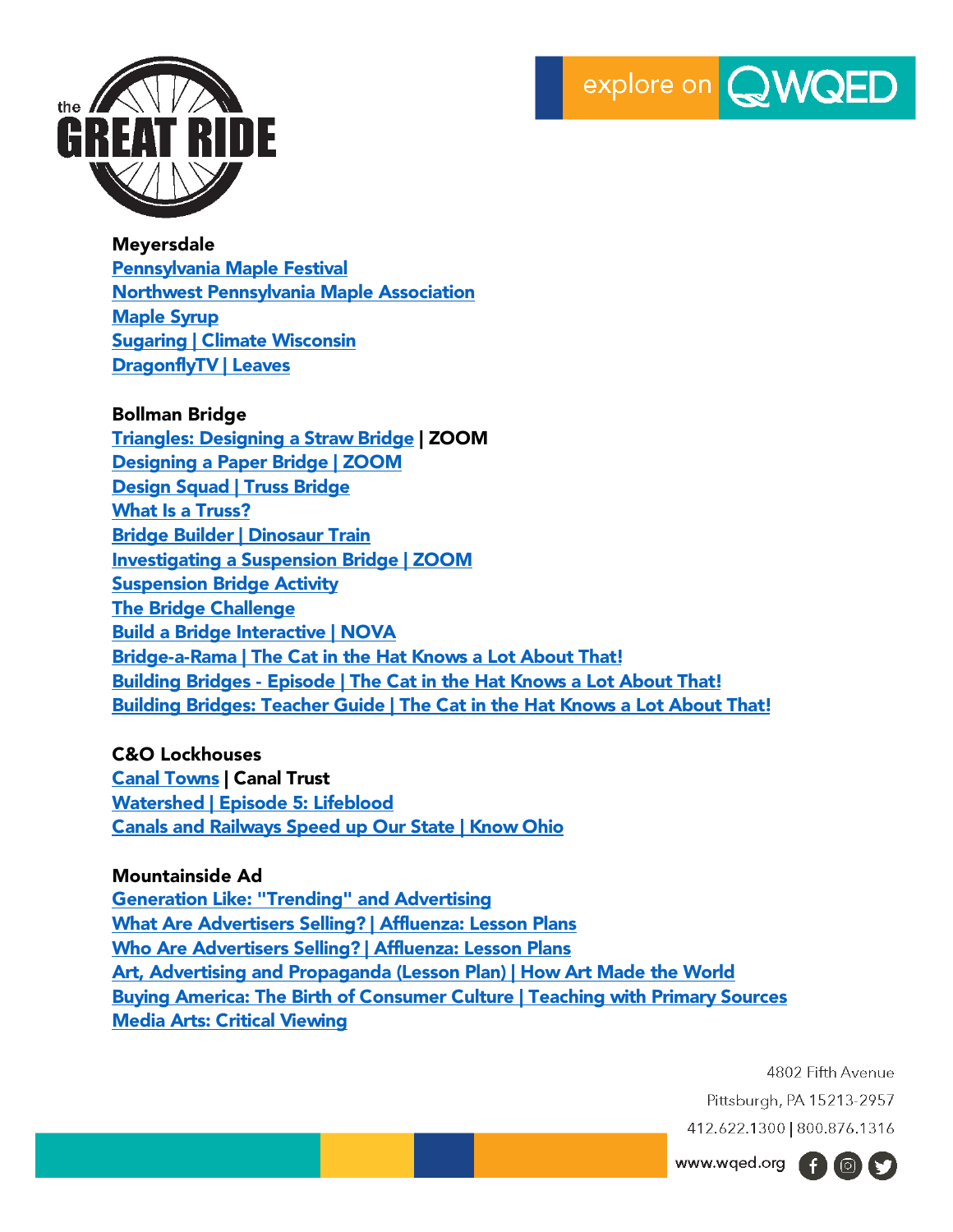



### The Great Falls

Canal Locks and Structures | [Erie Canalway National Heritage Corridor](https://eriecanalway.org/explore/locks) [The Transportation Revolution: Roads, Canals, and Railroads | A Biography of America](https://wqed.pbslearningmedia.org/resource/biogam.soc.ush.transrev/transportation-revolution-roads-canals-and-railroads/) [Teaching Guide: Exploring the Building of the Panama Canal](https://wqed.pbslearningmedia.org/resource/dpla-tg-039/teaching-guide-exploring-the-building-of-the-panama-canal/) [American Experience | Panama Canal -](https://wqed.pbslearningmedia.org/resource/arct14.sci.amexpanani/panama-canal-panama-canal-animation/) Panama Canal Animation The Impact of [the Erie Canal on America](https://wqed.pbslearningmedia.org/resource/ilwcny18-soc-ush-ilerie/the-impact-of-the-erie-canal-on-america/) [Building the Erie Canal](https://wqed.pbslearningmedia.org/resource/midlit10.soc.splerie/building-the-erie-canal/)

### Life on the Canals

[Life on the Canals | Berks PA](http://www.co.berks.pa.us/Dept/Parks/PublishingImages/Pre-Tour%20Info-Life%20on%20the%20Canals.pdf) [Life on the English Waterways Topic Pack | Canal River Trust](https://canalrivertrust.org.uk/media/original/31089-life-on-the-english-waterways.pdf?v=288f40)

### Winter on the GAP

[Birkebeiner | Climate Wisconsin](https://wqed.pbslearningmedia.org/resource/ecb10.sci.ess.watcyc.birkebeiner/climate-wisconsin-birkebeiner/) [Celebrating Winter Resource Collection](https://wqed.pbslearningmedia.org/collection/celebrating-winter/) [Surviving Winter | Lesson Plan](https://wqed.pbslearningmedia.org/resource/midlit10.sci.splwinter/surviving-winter/) [A Weird Winter Wonderland? | Spot on Science](https://wqed.pbslearningmedia.org/resource/more-weird-winter-phenomena-video/wviz-spot-on-science/) [Weird Winter Phenomena | Spot on Science](https://wqed.pbslearningmedia.org/resource/spot-on-science-weird-winter-phenomena/spot-on-science-weird-winter-phenomen) [Cool Ways Animals Adapt For the Winter | Spot on Science](https://wqed.pbslearningmedia.org/resource/wild-animals-in-winter-video/wviz-spot-on-science/) [Winter Camouflage | Elinor Wonders Why](https://wqed.pbslearningmedia.org/resource/winter-camouflage-lesson/winter-camouflage-winter/) [Why is winter colder than summer?](https://wqed.pbslearningmedia.org/resource/pdes06.sci.life.eco.wintercolder/why-is-winter-colder-than-summer/) [Native American Winter Count | Activity Starter](https://wqed.pbslearningmedia.org/resource/south-dakota-native-american-winter-count-video/activity-starter/) [Winter Count Lesson Plans \(Native American Studies\)](https://wqed.pbslearningmedia.org/resource/11e492e2-027d-4058-9fc4-5ede11f82460/winter-count-lesson-plans-native-american-studies/) Celebrating Winter Bingo [PreK-K](https://wqed.pbslearningmedia.org/resource/celebrating-winter-bingo-prek-and-k-pbs-kids/celebrating-winter-bingo-prek-and-k-pbs-kids-learn-along-bingo-activity-gallery/) | [Grades 1-2](https://wqed.pbslearningmedia.org/resource/celebrating-winter-bingo-grades-1-and-2-pbs-kids/celebrating-winter-bingo-grades-1-and-2-pbs-kids-learn-along-bingo-activity-gallery/)

The Narrows [Historical Photos | Cumberland, MD](https://www.cumberlandmd.gov/PhotoGallery/Album/15) [Cumberland Narrows | Britannica](https://www.britannica.com/place/Cumberland-Narrows)

> 4802 Fifth Avenue Pittsburgh, PA 15213-2957 412.622.1300 | 800.876.1316

www.wqed.org (f) 3

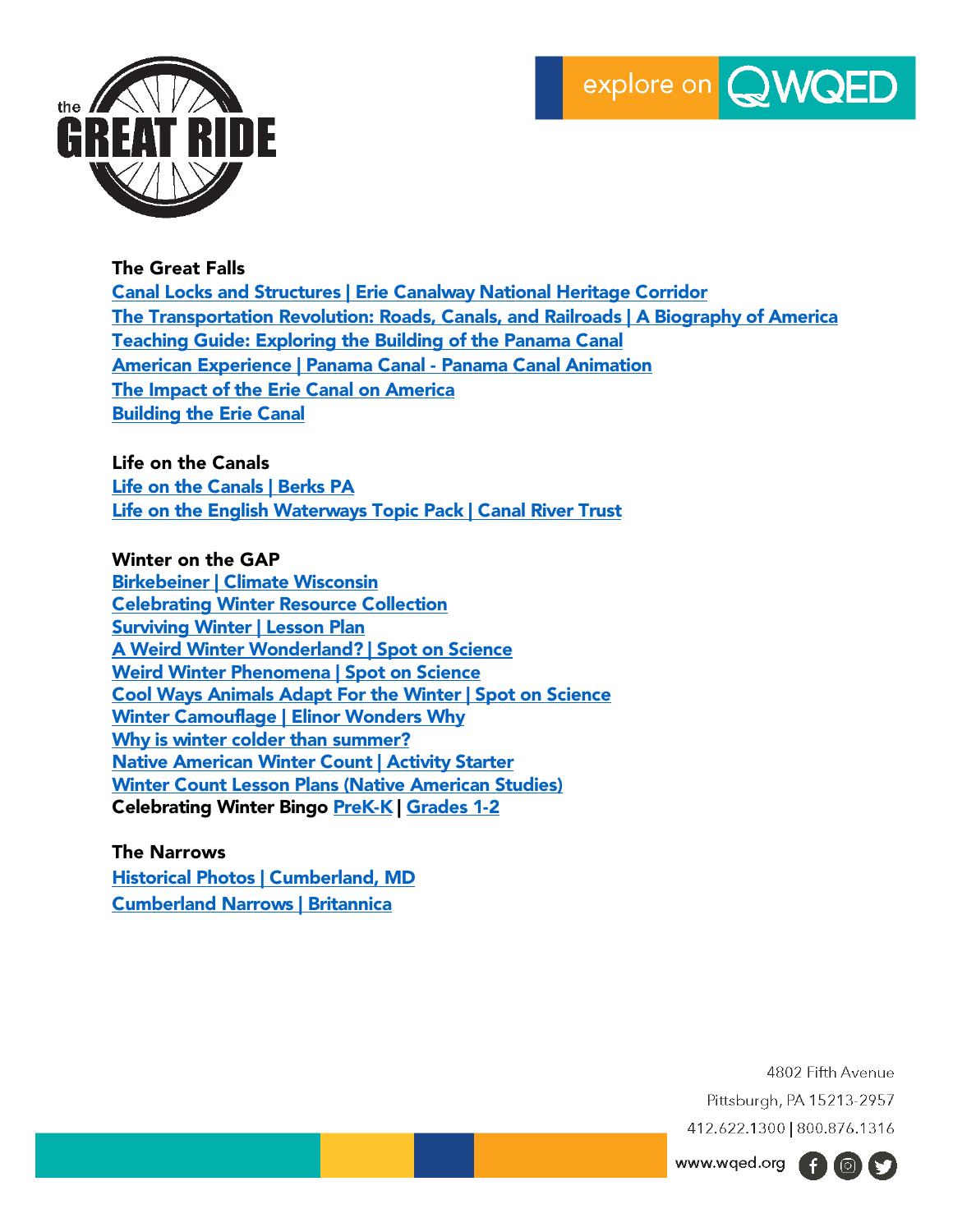



Dead Man's Hollow

[Dead Man's Hollow | Allegheny Land Trust](https://alleghenylandtrust.org/green-space/dead-mans-hollow/) [The Age of Nature](https://wqed.pbslearningmedia.org/collection/the-age-of-nature/) [Watershed | Classroom Close-Up](https://wqed.pbslearningmedia.org/resource/cc13.pd.sci.watershed/watershed/) [River Watershed Project | Classroom Close-Up](https://wqed.pbslearningmedia.org/resource/cc13.pd.sci.rivwater/river-watershed-project/) [What Is a Watershed?](https://wqed.pbslearningmedia.org/resource/ket09.sci.ess.water.wshed/what-is-a-watershed/) [What is a Watershed | Cyberchase](https://wqed.pbslearningmedia.org/resource/cyb12-what-is-a-watershed-video/cyberchase/) [Build a Watershed | PLUM LANDING™](https://wqed.pbslearningmedia.org/resource/plum14.sci.life.watershed/build-a-watershed/) [Navigate a Watershed | PLUM LANDING™](https://wqed.pbslearningmedia.org/resource/plum14.sci.life.rivertosea/navigate-a-watershed/) [Water Cycle & Watersheds: Ways of Watersheds | UNC-TV Science](https://wqed.pbslearningmedia.org/resource/water-cycle-unc-tv-science/water-cycle-ways-of-watersheds-unc-tv-science/) [Navigate a Watershed | UNC-TV QUEST](https://wqed.pbslearningmedia.org/resource/10b85a0b-596a-4eb4-863b-2c717c27959e/navigate-a-watershed/)

# Frostburg

[Sculpture: One Minute Sculpture Lesson](https://wqed.pbslearningmedia.org/resource/a02ce71d-3c6d-4576-96bb-96f6490a4f4f/a02ce71d-3c6d-4576-96bb-96f6490a4f4f/) [Kinetic Sculpture | Design Squad Challenge](https://wqed.pbslearningmedia.org/resource/arct14.sci.dssculpt/kinetic-sculpture/) [ArtQuest: Sculpture in the Round](https://wqed.pbslearningmedia.org/resource/npt-artquest-108-sculptureintheround/artquest-sculpture-in-the-round/) **[Sculptures and Storytelling | Craft in America: Storytellers](https://wqed.pbslearningmedia.org/resource/sculptures-storytelling-gallery/craft-in-america-storytellers/)** [Create Sculpture Like Glenn Horr](https://wqed.pbslearningmedia.org/resource/0175e18c-eefb-4070-b757-462571285695/create-sculpture-like-glenn-horr/)

# The Eastern Continental Divide

[Teachable Moment: Watershed | Fast Forward](https://gaptrail.org/amenities/eastern-continental-divide/) [Eastern Continental Divide | The Great Allegheny Passage](https://gaptrail.org/amenities/eastern-continental-divide/) [Eastern Continental Divide | National Park Service](https://www.nps.gov/pohe/planyourvisit/ecd-and-gap.htm) [GAP History](https://gaphistory.org/point_of_interest/eastern-continental-divide/)

# Mason and Dixie Line

[The men who drew the Mason-Dixon Line | BBC News](https://www.bbc.com/news/uk-england-40638673) [Mason-Dixon Line | Britannica](https://www.britannica.com/place/Mason-and-Dixon-Line) [History of the Mason-Dixon Line](https://www.risingsunmd.org/department/division.php?structureid=51) [Our Most Famous Border: The Mason-Dixon Line | PA Center for the book](https://pabook.libraries.psu.edu/literary-cultural-heritage-map-pa/feature-articles/our-most-famous-border-mason-dixon-line) | PSU EDU

> 4802 Fifth Avenue Pittsburgh, PA 15213-2957 412.622.1300 | 800.876.1316

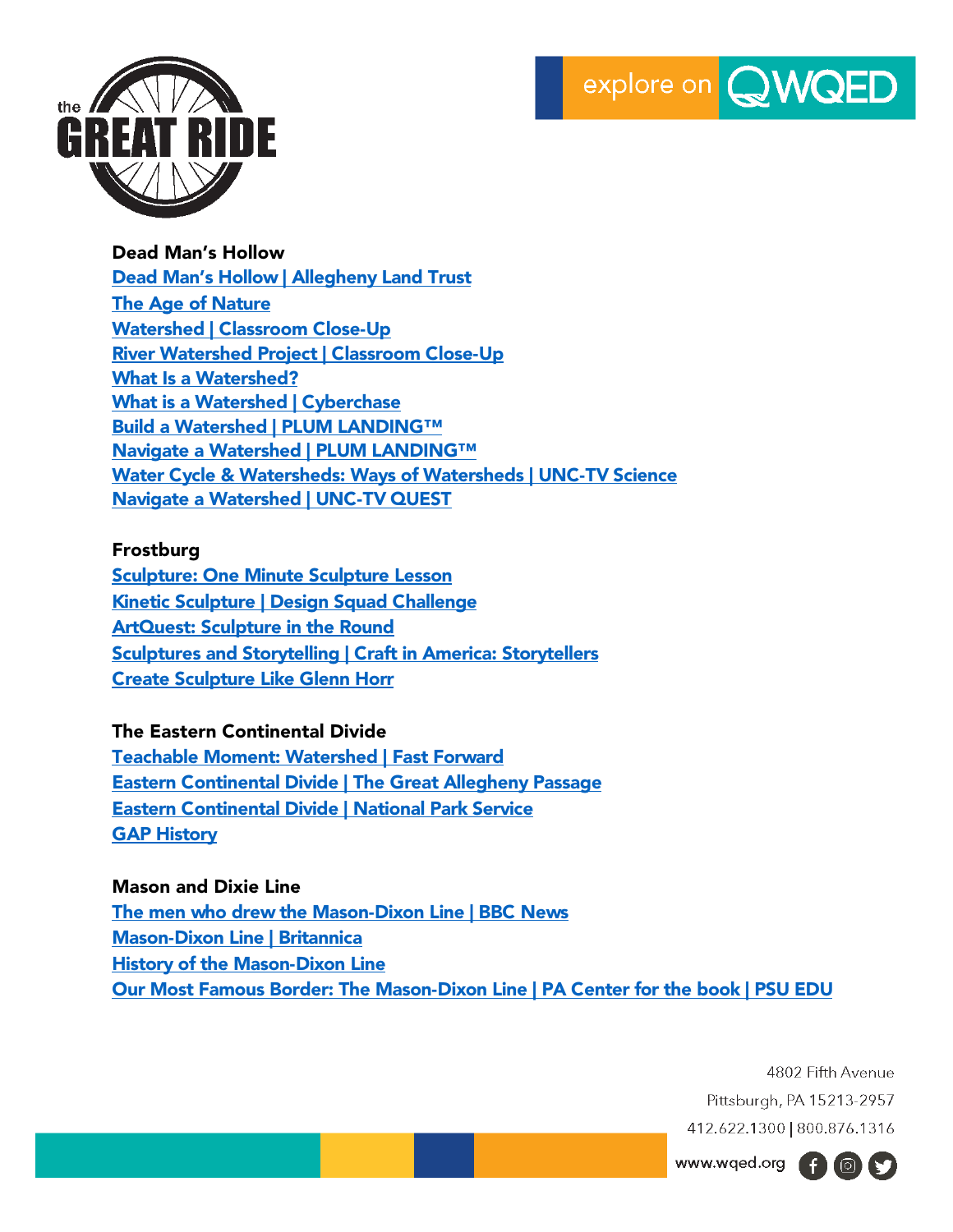



#### Cumberland Mule Statue

[Children's Lives at the Turn of the 20th Century](https://wqed.pbslearningmedia.org/resource/eb96a31f-4958-4f08-a2d7-8d1ad6ab9620/eb96a31f-4958-4f08-a2d7-8d1ad6ab9620/) [Mule Statue at Canal Place](https://www.canaltrust.org/pyv/mule-statue-at-canal-place/) [For Those Who Gave All -> Support Materials](https://wqed.pbslearningmedia.org/resource/9cd1baa0-d4e7-48d4-a6b5-bd24c16467bc/for-those-who-gave-all/)

#### Kennywood

[Kennywood Memories | Pittsburgh History Series | WQED](https://www.wqed.org/watch/pittsburgh-history-series/kennywood-memories-n2itdw) [About Kennywood | Pittsburgh's Thrill and Entertainment Destination](https://www.kennywood.com/prepare-your-visit/relevant-information/about-the-park) [Guide to Kennywood Park Records 1895-2018 | Historic Pittsburgh](https://historicpittsburgh.org/islandora/object/pitt%3AUS-QQS-MSS141/viewer) [Exploring the Kennywood Park Collection | Heinz History Center](https://www.heinzhistorycenter.org/blog/detre-library-archives/exploring-kennywood-park-collection)

### Youghiogheny River Lake

**[A Flooding Threat | Cyberchase](https://wqed.pbslearningmedia.org/resource/vtl07.math.data.rep.floodthrea/a-flooding-threat/)** [Dams | Science Trek](https://wqed.pbslearningmedia.org/resource/dams-science-trek/dams-science-trek/) [Watershed | Episode 15: After the Flood](https://wqed.pbslearningmedia.org/resource/a8223fb4-01d5-4a67-b991-dfc92eb2af28/pivotal-watershed-episode-15-after-the-flood/) [Natural Protection from Climate Change-Related Flooding | Sinking Cities](https://wqed.pbslearningmedia.org/resource/scities18-sci-wetlands/natural-protection-from-climate-change-related-flooding/) [Youghiogheny River Lake and Dam | Great Allegheny Passage Trail](https://gaptrail.org/amenities/youghiogheny-river-lake-and-dam/) Fisheries - [Youghiogheny River Reservoir | Maryland Department of Natural Resources](https://dnr.maryland.gov/fisheries/Pages/hotspots/youghiogheny.aspx)

#### **Whitsett**

[The Coal Town System | The Mine Wars](https://wqed.pbslearningmedia.org/resource/amex28mw-soc-minetown/the-coal-town-system-the-mine-wars/) [Coal Mining Towns | Iowa Pathways](https://wqed.pbslearningmedia.org/resource/c4f2b5ff-cf94-46b2-8a41-c8e01c1e805a/coal-mining-towns-iowa-pathways/) [Who Worked in the West Virginia Coal Mines? | The Mine Wars](https://wqed.pbslearningmedia.org/resource/amex28mw-soc-mineworkers/who-worked-in-west-virginia-coal-mines-the-mine-wars/) [Trail Town | Appalachian Innovators](https://wqed.pbslearningmedia.org/resource/a56923f9-b128-4362-bf83-68574b541b03/trail-town-appalachian-innovators/)

Dravo Cemetery [Cemetery Information | History Detectives](https://wqed.pbslearningmedia.org/resource/0da47619-33b2-4f55-810a-7d993f4fabde/cemetery-information-history-detectives/) Queen Aliquippa [| National Park Service](https://www.nps.gov/people/queen-alliquippa.htm) [Seneca Nation](https://sni.org/) of Indians [Queen Aliquippa, Seneca Leader | Women's History Month: Political Leaders | Heinz](https://www.heinzhistorycenter.org/blog/at-the-history-center/womens-history-month-political-leaders)  [History Center](https://www.heinzhistorycenter.org/blog/at-the-history-center/womens-history-month-political-leaders)

> 4802 Fifth Avenue Pittsburgh, PA 15213-2957 412.622.1300 | 800.876.1316